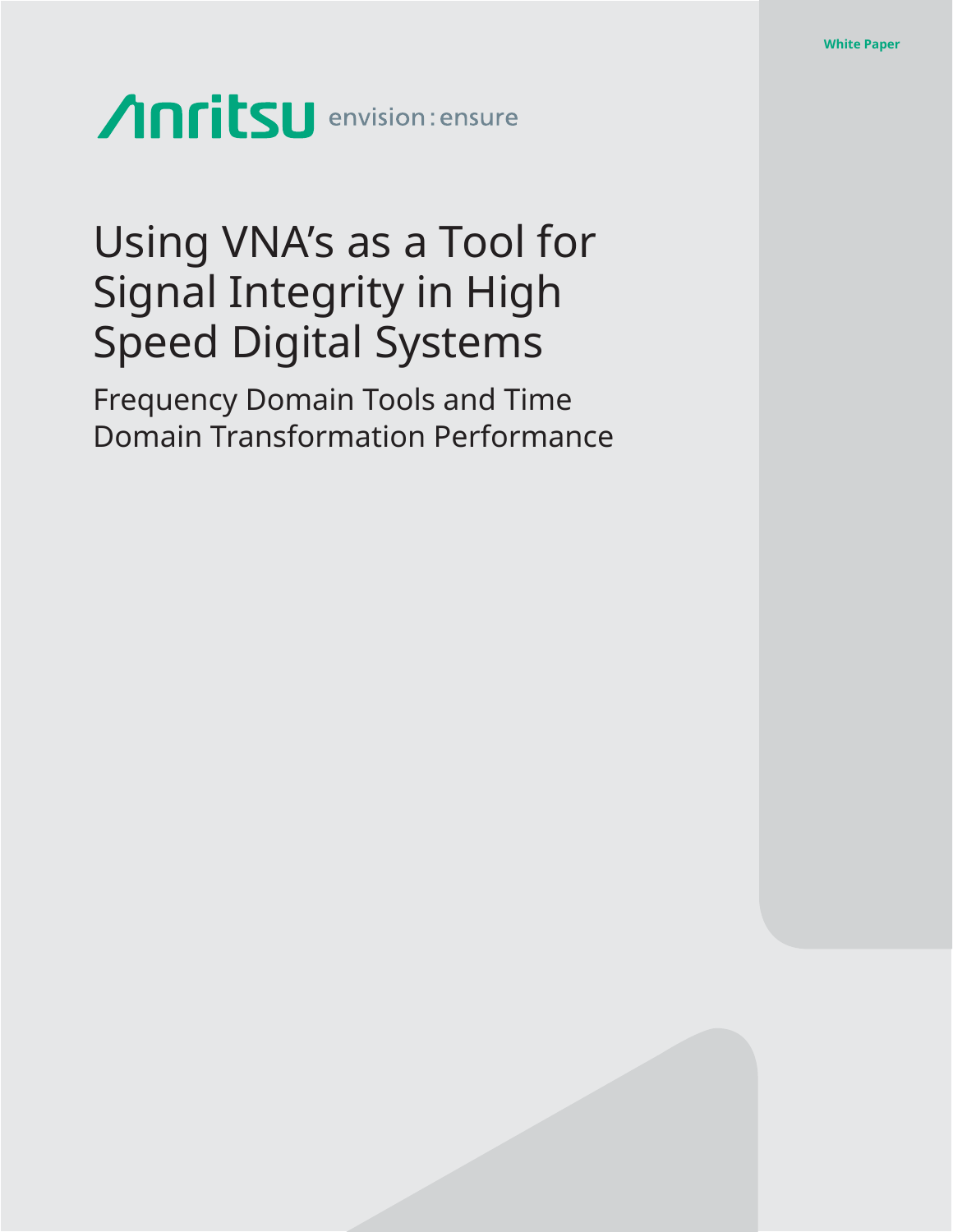#### **Overview:**

As bit rates in serial communications systems increase the signal paths that carry these signals must be treated as high frequency transmission lines. These signal paths can include chip packages, PCB traces, connectors, cables and backplanes and will be referred to as channels in this paper. The fact that these channels must now be treated as transmission lines means that engineers might need a new set of tools to use to design, simulate and characterize them.

VNAs make measurements in the frequency domain and can be used to supplant the information that native time domain instruments, like fast oscilloscopes, Signal Quality Analyzers (BERTs) and Time Domain Reflectometers/Transmission instruments (TDR/TDT's) already provide.

#### **VNA measurement advantages:**

Native time domain instruments can provide S-parameters by doing a Fast Fourier transformation (FFT) on the time domain data. Making high quality S-parameter measurements in the frequency domain has some inherent advantages over time domain based instruments, namely dynamic range (DR).

Time domain based instruments are inherently broadband in nature. This bandwidth does net some speed advantages in the measurements, but the very broadband nature of these means that they have significant noise (noise power = kTB, where k is Boltzmann's constant, T is temperature in Kelvin, and B is noise bandwidth). This increases the noise floor and reduces the Signal to Noise (S/N) ratio. The net effect is a reduction in the DR of S-parameters provided by these instruments.

VNAs on the other hand are inherently narrow band instruments and have lower noise floors because the bandwidth driven kTB noise is much lower. VNAs can measure to an instantaneous IF bandwidth of 10s of Hz which provide very high S/N ratio data and yield higher DR S-parameter measurements.

As a practical example, S-parameters provided by a typical TDR/TDT instrument have on the order of 40 dB DR, where the typical DR of VNA S-parameters is typically greater than 100 dB. This higher quality data can be important when correlating measured and simulated results for channels used in signal integrity applications.

## **VNA's as a tool:**

VNAs are useful in characterizing channels as a means of comparing measured S-parameters to the ones that have been modeled in an EDA software package like HFSS or Microwave Office. Having high quality S-parameters are key in making the measured and modeled results agree; more on determining the quality of S-parameters later in the article

Using the time domain mode, they are useful as a troubleshooting and verification tool to look at defects in channels. They can also be used to probe these channel structures for actual impedance measurements of the inaccessible structures, like PCB vias, and can help detect internal cable and connector defects.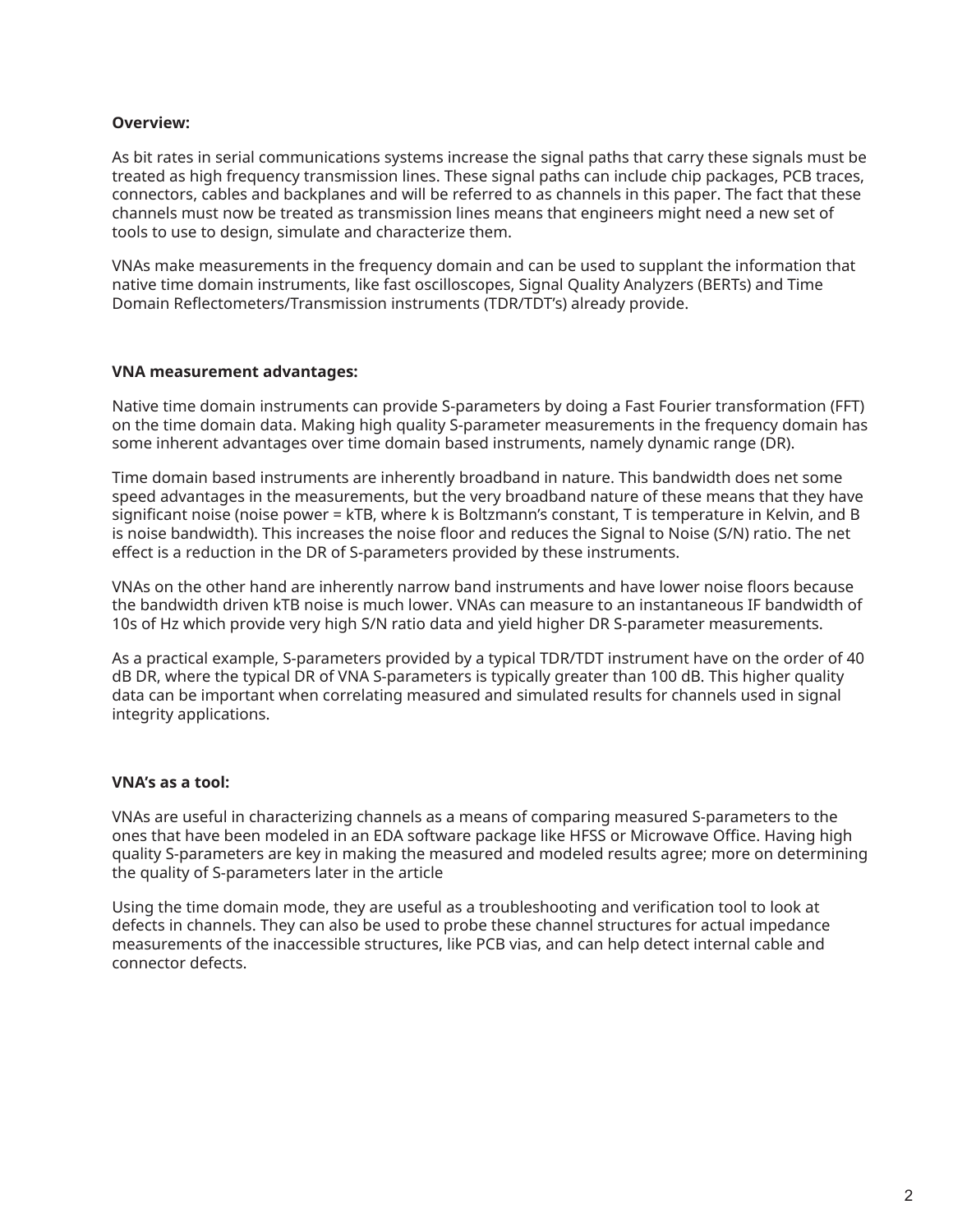#### **Frequency to time domain transformations:**

When making the transition from frequency domain to the time domain, Inverse Fourier Transformations (IFT) are used. The general form of an IFT is as follows:

The time domain terms are on the left side and the frequency domain terms are on the right side of this equation. There are several important considerations in making this transformation.

$$
X(t_n) \propto \sum_{k=1}^N x(f_k) e^{j2\pi f_k t_n}
$$

Low frequency S-parameters: The low frequency terms (small values of fk in the exponential) define the slowly varying time terms (tn) in the transformation. These slowly varying time terms define the flat top portions of the time domain transformation and can affect how things like step responses and eye diagram simulations look. Any noise or instability in these low frequency terms will show up as noise and instability in the flat tops of time domain transformations.

DC value: The DC term must be approximated since no VNA can measure this value directly due to the coupling structures used. This DC approximation is used as an integration reference in the transformation. If it is not correctly approximated, the time domain step response can have slope associated with it.



These two considerations mean that the quality of the low frequency data and an accurate extrapolated DC point are very important in making this time domain transformation. This means that having high DR low frequency data is crucial.

Alias Free Range: The time domain transformation is a circular function and repeats at a value called  ${\sf t}_{\sf max}$ . This is related to the frequency step size (f $_{\sf s}$ ) used in the calibration and measurement made in that:

$$
t_{max}=1/(2f_s)
$$

The time domain transformation repeats at that value and can obscure any step or impulse responses that occur after that value. This becomes important when looking at long structures like cables or high dielectric constant (Dk) materials with slow propagation velocities.

#### **VNA time domain resolution:**

The resolution of the time domain transformation in VNAs provides the ability to resolve features or defects in either distance or time. These are related by the propagation velocity of the media in question. In this article, concentration will be placed on distance.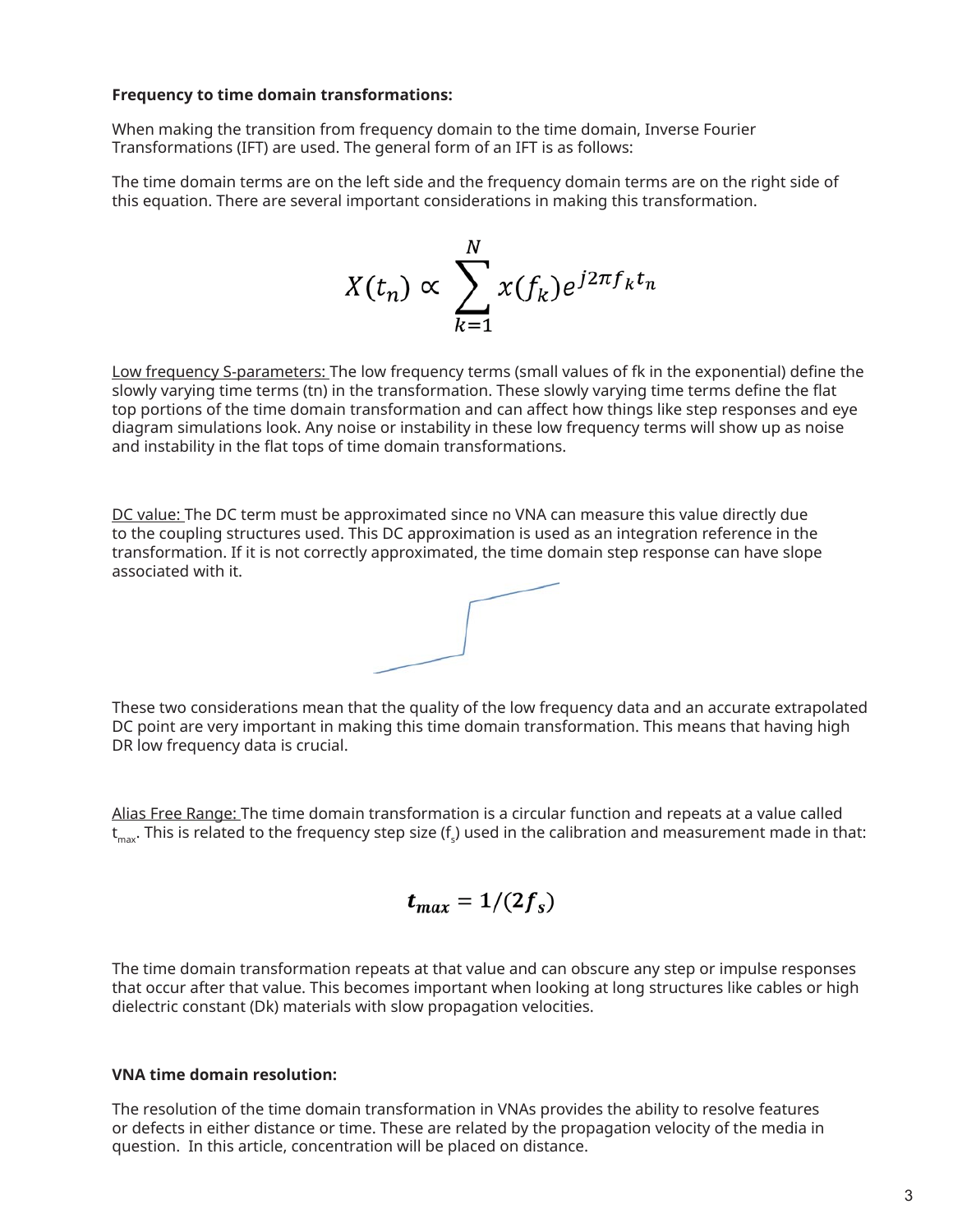The distance resolution is inversely proportional to the frequency span of the VNA making the measurement. A rule of thumb widely used for measurements made in air is:

#### *Distance resolution (in mm) = 150 mm/VNA BW (in GHz)*

If another medium is used, this resolution is divided by the square root of the Dk for that medium. A practical resolution example for a typical PCB with a Dk of 4 is shown below for different VNA measurement bandwidths:

| Time domain resolution vs VNA BW for a PCB with a D <sub>r</sub> of 4 |           |                    |           |           |           |           |  |
|-----------------------------------------------------------------------|-----------|--------------------|-----------|-----------|-----------|-----------|--|
| I VNA BW                                                              | 20 GHz    | 40 GH <sub>7</sub> | 50 GHz    | 70 GHz    | 110 GHz   | 145 GHz   |  |
| <b>TD Resolution</b>                                                  | . 3.75 mm | $1.88$ mm          | $1.50$ mm | $1.07$ mm | $0.68$ mm | $0.52$ mm |  |

Having high TD resolution is important in being able to resolve small defects or defects that are close together.

#### **VNA Time Domain Modes available:**

Anritsu VNA's have 2 Time Domain modes available. They are Band Pass (BP) and Low Pass (LP) modes.

Band Pass mode is useful in looking at tuned structures that are not DC coupled, like tuned amplifiers, band pass filters and structures like waveguide. You can look at the impulse response of these structures using the band pass mode. Impulse response is useful in characterizing capacitive or inductive changes in the channel as a function of distance but no impedance information can be derived.

Low Pass mode is more flexible and allows greater time domain resolution over the Band Pass mode. This mode is very useful for structures used in signal integrity, since most of those structures tend to be DC coupled. Channels including micro-strip, strip-line and cables can be looked at in this mode using either impulse or step responses. Step responses have the ability to look at impedance information versus distance or time, similar to a Time Domain Reflectometer (TDR). This display is illustrated in Figure 1.



**Figure 1. VNA TDR-like display shows impedance vs Distance for a stepped impedance line.**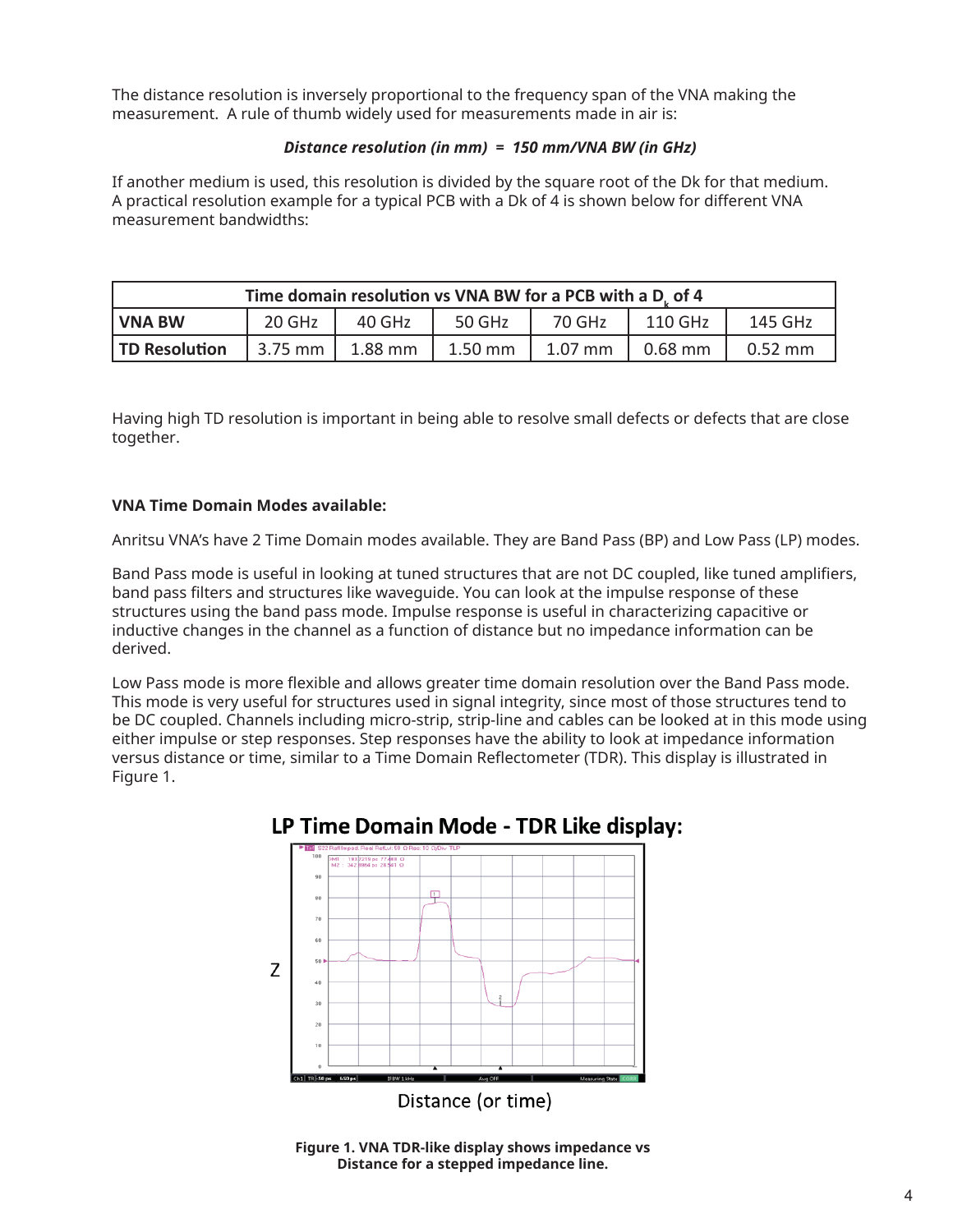Performing a LP time domain calibration and measurement requires a set of harmonically related frequencies in that the start frequency and step size are the same value. This leads to symmetry around DC and allows the algorithm to use twice the number of points used in Band Pass mode. Effectively this symmetry leads to the transformation using the negative frequencies. This symmetry is illustrated in Figure 2.



# **IP Harmonic Calibration:**



#### **S-Parameter Quality Metrics:**

There are three Parameter metrics that are important to SI applications. They are Reciprocity, Passivity and Causality.

Reciprocity: TThis metric is a measure of the forward and reverse transmission parameters (S12 and S21) and states that they should be equal in both magnitude and phase for a passive system. This is typically not a problem for VNA's because the stimulus that is used is a single switched synthesizer or a number of phase-locked synthesizers used to measure S12 and S21. This can be more of a problem for TDR's and TDT's because the stimuli that they use are pulses in the time domain and there can be jitter and synchronization issues in the forward and reverse directions.

Passivity: This metric is a gage of how well a measurement represents a passive device. Having good passivity means that a passive device cannot show gain anywhere in its measured S-parameters. A lossy device showing gain at any frequency has S-parameter passivity issues. There can be several causes of passivity problems. Receiver saturation is often the issue. VNA users need to be certain that the receiver is not compressed at all when doing a calibration or measurement. In addition, contact or connector repeatability can cause passivity issues. De-embedding can also cause passivity issues when too much loss is attributed to the structures being de-embedded like connectors or fixtures. This is especially prevalent in systems with low loss DUT's and high loss fixturing. A simple way to check for passivity issues is to measure a low loss high quality thru, like an air-line. This thru should show only loss across the measurement band.

Causality: This is a more abstract S-parameter quality metric. It measures how correlated measurement response are to stimuli. One symptom of a system with causality issues is that an output occurs before an input to the system happens.

All VNA's have causality issues primarily because they do not provide a complete characterization of the network or DUT. In this instance, a complete characterization means having an infinite number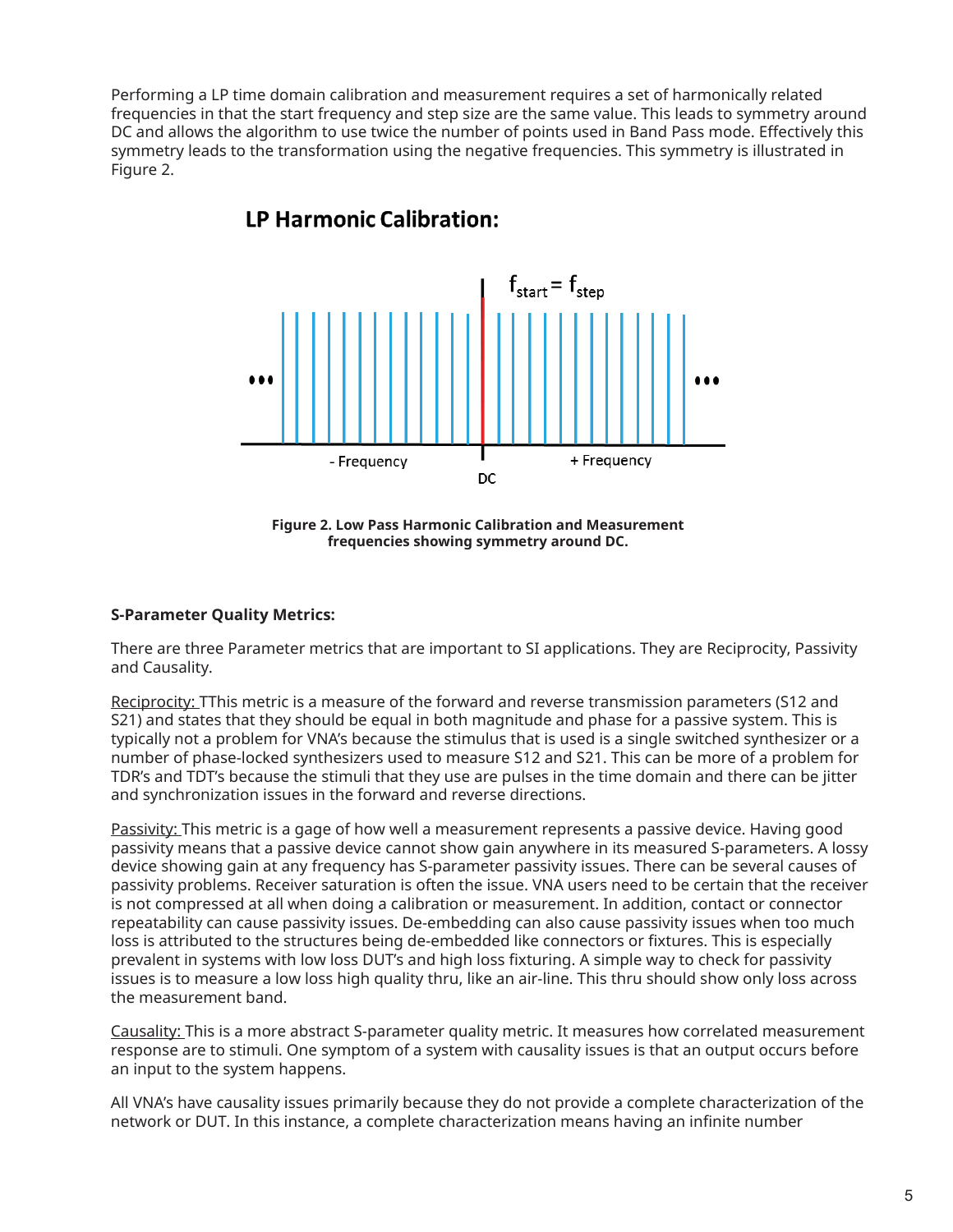of frequencies from DC to daylight. VNA's have a start and stop frequency and a user defined number of points which determine a finite step size. This incomplete data set leads to causality issues. Any increase in the frequency coverage (BW) or number of measurement points will make the S-parameters more causal.

Causality can be checked in two ways on the VNA. The S-parameters can be viewed on a polar display and should always rotate in a clockwise sense. If there are some frequencies where the S-parameters appear to rotate counterclockwise then there might be causality issues at the frequencies where this occurs. Another way to look at causality issues is to view the energy that occurs prior to the stimulus at time<0. Fortunately this can be seen on a VNA screen and causality of different measurements can be compared. See Figure 3 for a comparison of a 20 and 40 GHz BW measurement on the same structure. Clearly the 20 GHz BW measurement has more energy occurring before t=0 and as such has lower causality.



**Figure 3. Causality is affected by measurement BW. Note the response levels before t<0.**

#### **Channel Characterization and Measurement Frequencies:**

The question often comes up as to what frequency range is needed to measure and characterize high speed channels to capture all relevant data and channel effects. This is dependent on the bit rates and encoding of the bit stream. NRZ and PAM4 encoding will be explored, since these are currently the most popular encoding schemes right now.

NRZ Encoding: This encoding utilizes a half rate clock and encodes 2 bits per full clock cycle. A 28 GB/s bit stream has a clock rate of 14 GHz. There are 2 levels of encoding used in this scheme with a single eye opening in the eye diagram as shown below:



**NRZ Encoding Levels** NRZ Eye Diagram



PAM4 Encoding: This encoding is popular because of its spectral efficacy and its ability to encode more bits into the same signal bandwidth. PAM4 has the ability to double the NRZ encoding levels from 2 to 4 and thereby increase throughput by a factor of 2 for the same clock rate. There is a penalty to encode this many levels and a 6 dB signal loss penalty occurs. The eye openings are also smaller in the eye diagram, compared with NRZ, so jitter and S/N are important in these systems.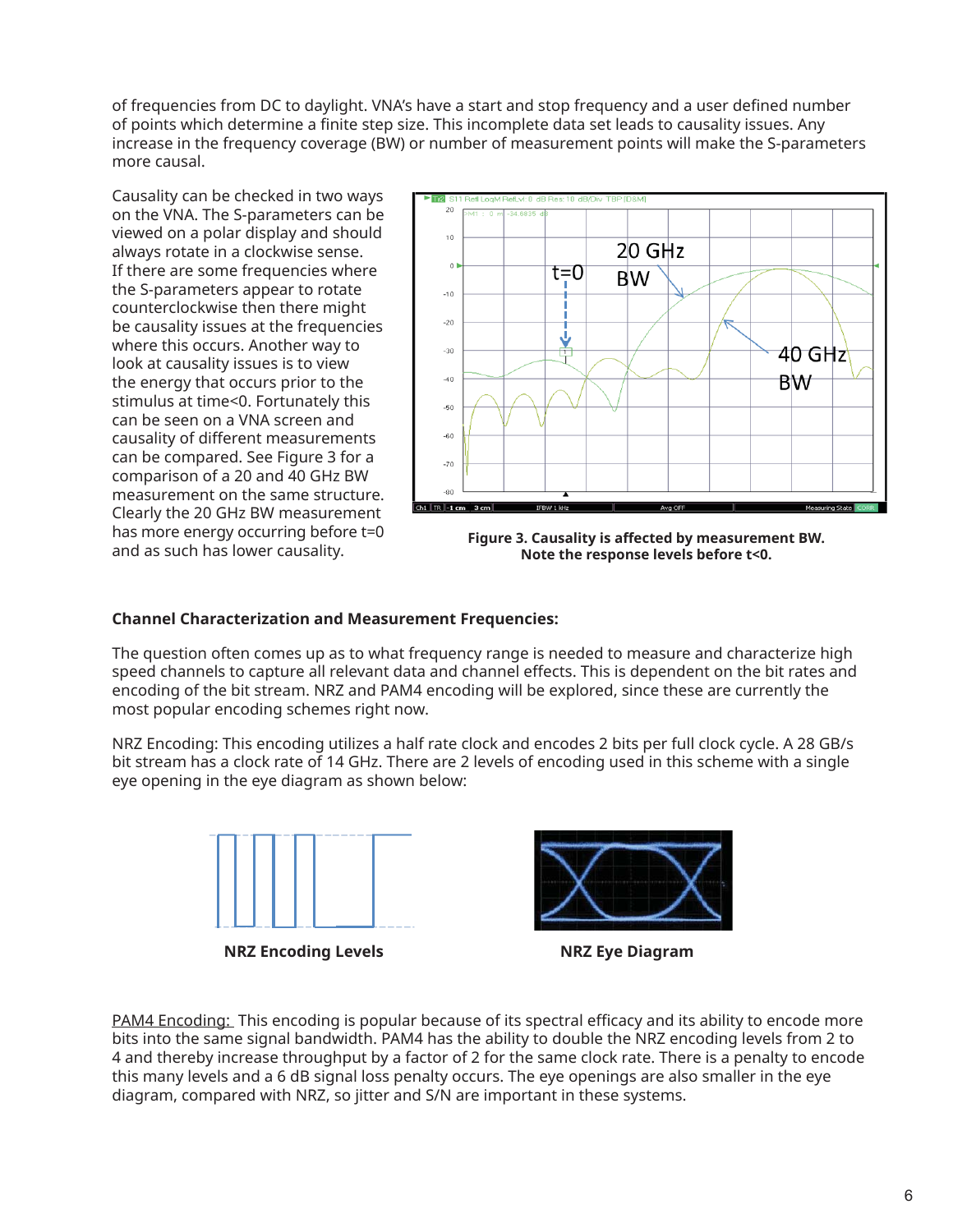

**PAM4 Encoding Levels PAM4 Eye Diagram** 



To understand what frequencies are needed to measure and characterize these channels, the spectral content of the bit streams and clock signals will be examined.

It is well known that a square wave can be synthesized by adding together a sine wave of the same frequency and its odd harmonics. The more harmonics included, the closer the approximation to a square wave, see Figure 4 below.



**Figure 4. Fourier series of a square wave with different harmonic contributors.**

This concept is useful in looking at a practical upper frequency limit for channel characterization.

While Anritsu has the highest frequency broadband VNA's on the market and our ME7838D system is capable of 70 kHz to 145 GHz in a single sweep, this upper frequency might not be needed. The bit rates and encoding of the system need to be considered.

It is recommended that measurements be made to the 5th clock harmonic to capture sufficient spectral content to characterize channel performance properly, but this is somewhat dependent on the data signal rise and fall times. Systems with faster rise and fall times typically have higher frequency spectral content due to the microwave energy associated with these fast transitions. One might only require measurement to the 3rd clock harmonic on systems with slower rise and fall times.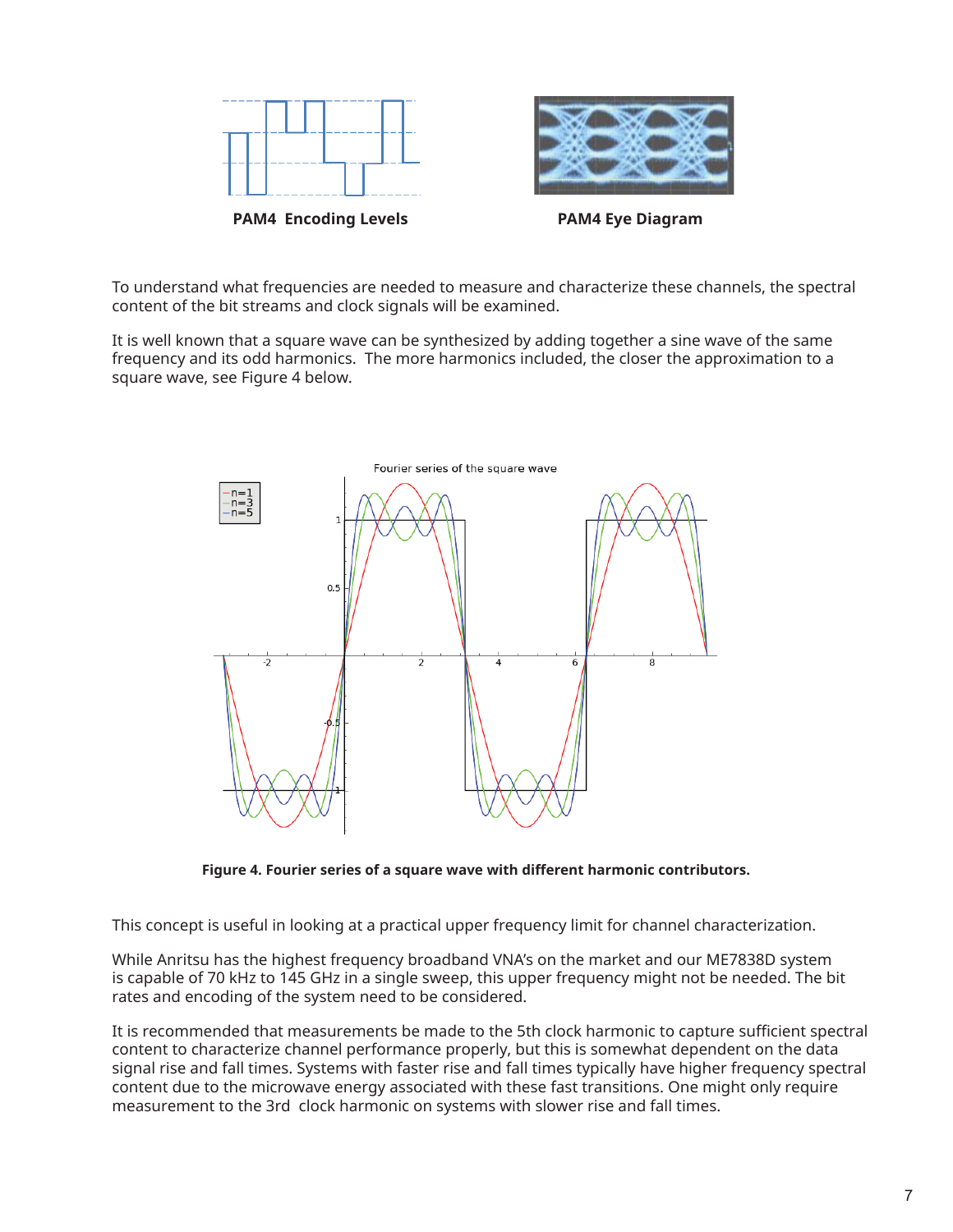



#### **Figure 5. Spectral envelope of 28 Gb/s NRZ and 56 Gb/s PAM4 signals showing the 5th clock harmonic at 70 GHz.**

Figure 5 shows the data spectral envelope as well as the clock odd harmonics for either a 28 Gb/s NRZ signal or a 56 Gb/s PAM4 signal. The data spectrum envelope is a sin(x)/(x) shaped sinc function. In reality, one would see a series of spectral lines whose spacing depends on the word length, but the spectral lines would fall within this envelope. In this example, the 5th clock harmonic is 70 GHz

Looking at higher bit rate NRZ systems, the frequency needed to characterize associated channels to can go up dramatically using the same methodology as in the previous example. Figure 6 shows the spectral content of a 56 Gb/s NRZ clock and data signal. As can be seen, the 5th clock harmonic for this system is 140 GHz. This would require a broadband VNA system capable of measuring from as close to DC as possible to 140 GHz, such as Anritsu's previously mentioned ME7838D VNA system.

#### **Network Extraction and De-embedding:**



Data and Clock Spectrum - 56 Gb/s NRZ

**Figure 6. Spectral envelope of 56 Gb/s NRZ signal showing the 5th clock harmonic at 140 GHz.**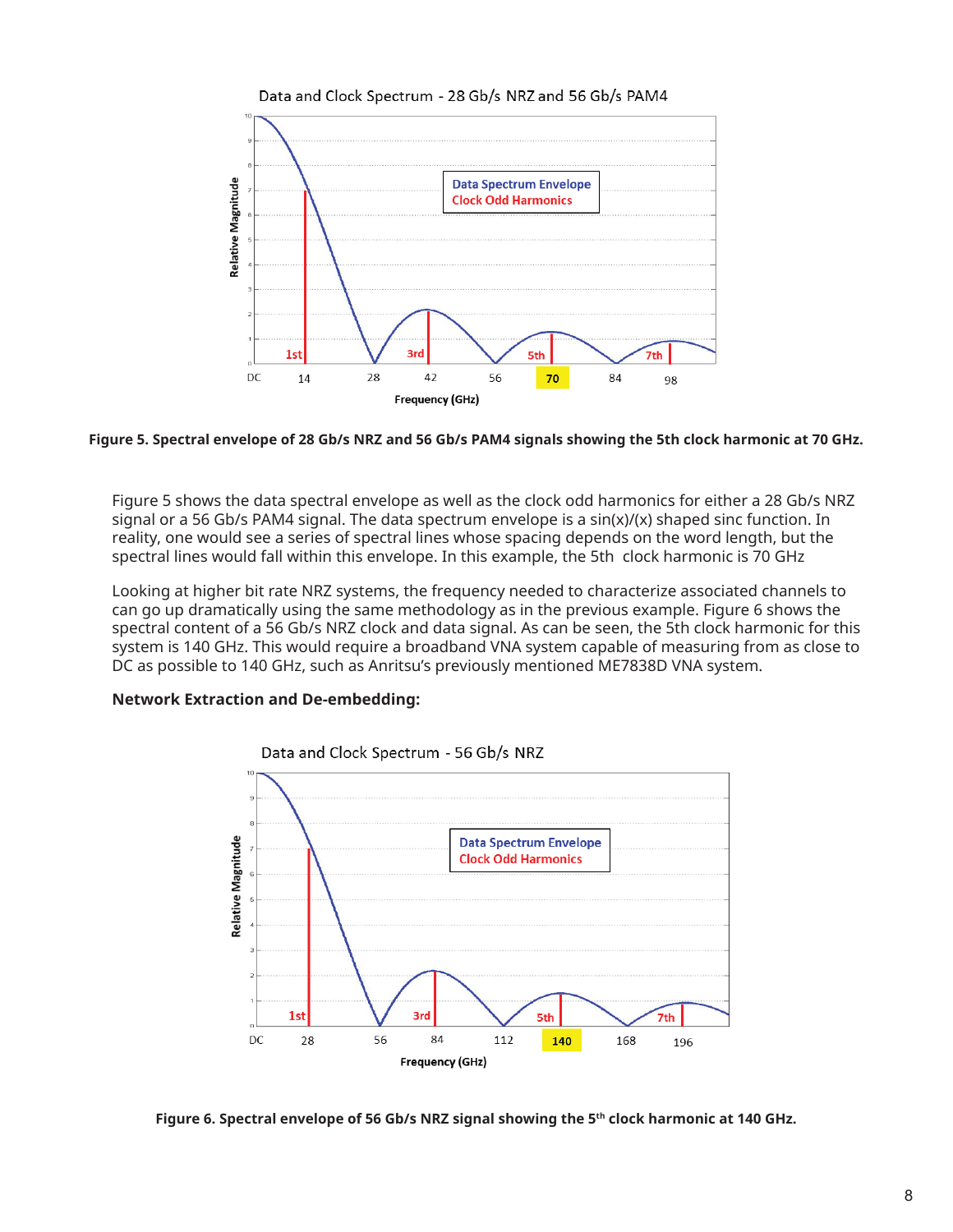Many channels used in SI applications have fixtures or connectors required for measurement that will affect the measured S-parameters. Typical fixtures include Baluns, connectors, and/or PCB traces. Having a way to remove these features and structures from the measurement is often very useful. Network extraction is the process of determining the S-parameters for the features that we want to deembed from (or embed into) the measurement.

To do this, one needs to determine the S-parameters of these features. This can be done in several ways. These features can me modeled by building a network of discrete resistor, inductor and capacitor components on the VNA, a known or vendor supplied S-parameter file can be used, or the VNA canuse a suite of network extraction tools native to the instrument. There are seven types of network extraction available on Anritsu VNA's to accomplish this. Please see reference #2 for more info**.**



#### **VNA Case study – Two different VNA architectures:**

As an example to demonstrate many of these concepts; measurements were made on the same 40 inch line using VNA's with two different architectures. The VNA's used were as follows.

Anritsu's VectorStar VNA: Unlike other VNAs, this VNA provides excellent low frequency S-parameters as well as high frequency S-parameters because of its unique architecture. It uses the only hybrid RF/ Microwave VNA structure in the industry. This is accomplished by using bridge based reflectometers and mixer based receivers below 2.5 GHz. Above 2.5 GHz, it uses a more conventional architecture of directional coupler based reflectometers and Anritsu's proprietary Non-Linear Transmission Line (NLTL) sampler based receivers. This architecture avoids a common problem with most VNA's on the market (which only utilize directional couplers), where the measurement quality significantly rolls-off below 500 MHz. The reduction in quality can be seen increased measurement uncertainty and lower dynamic range of the low frequency S-parameters. VectorStar is capable of making high quality S-parameter measurements as low as 70 kHz; see Figure 7 for a schematic of this unique architecture.



**Figure 7. The unique VectorStar VNA architecture provides very high quality low frequency S-parameters.**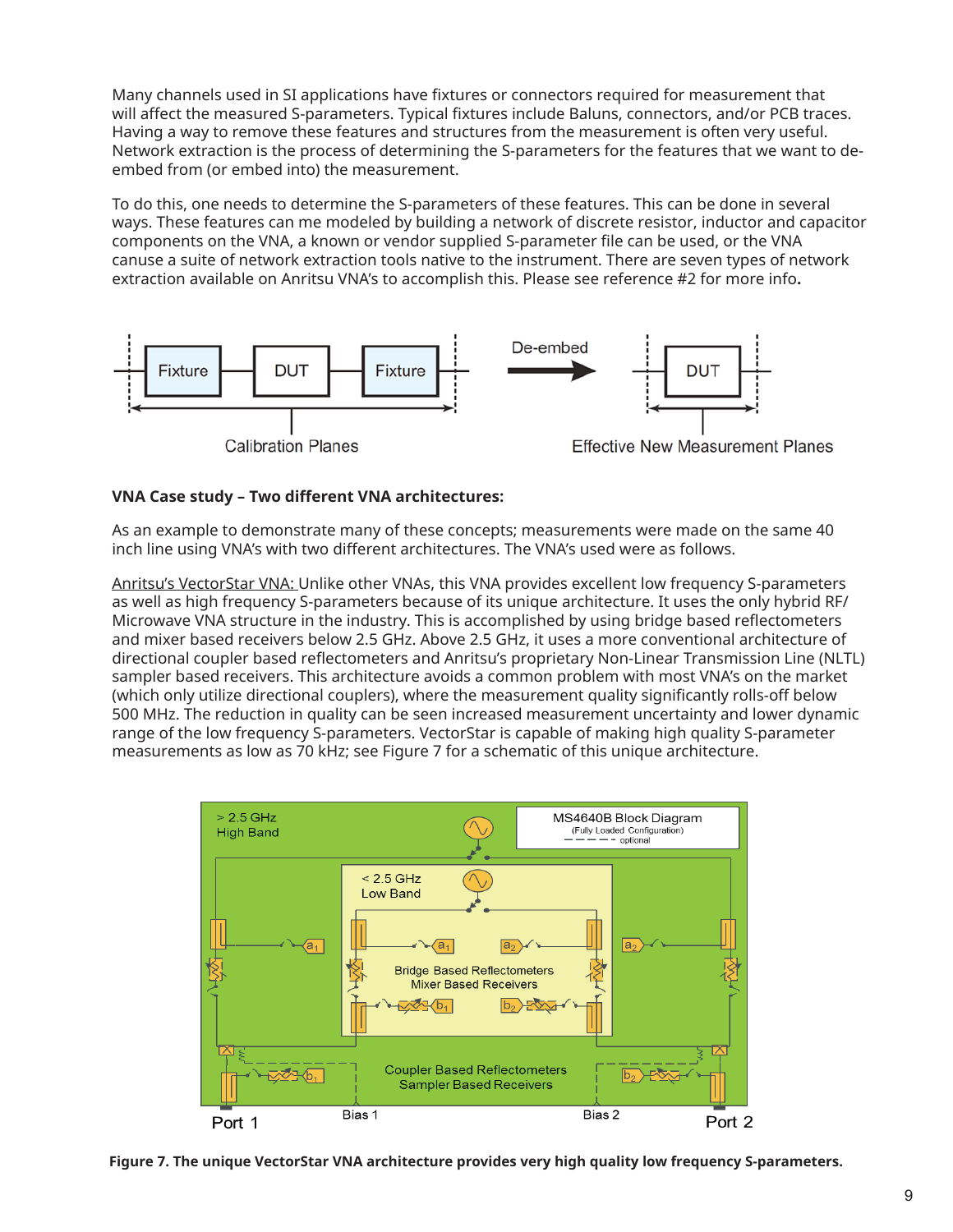Traditional Architecture VNA: This VNA uses couplers for the entire band which exhibit roll off below 500 MHz. At these frequencies, users will see higher measurement uncertainty, reduced DR, and higher noise levels. This architecture is representative of most VNA's on the market today. The VNA in this example has a low frequency limitation of 40 MHz because of its architecture. For this case study we used Anritsu's previous generation Lightning VNA system.

A low pass time domain transformation was then done on these S-parameters and the results will be examined below. A summary of the measurements is shown below:

| <b>Measurement:</b> | <b>Traditional VNA:</b> | <b>VectorStar VNA:</b> |  |
|---------------------|-------------------------|------------------------|--|
| Low frequency (DR)  | 40 MHz (92dB)           | 4 MHz (115 dB)         |  |
| High frequency      | 40 GHz                  | 40 GHz                 |  |
| Step size           | 40 MHz                  | 4 MHz                  |  |
| # of points         | 1,000                   | 10,000                 |  |

There are several significant things in the two S-parameter files generated as a part of these measurements. These can have a significant difference when low pass time domain transformation is applied to these S-parameter files.

- 1. The lower start frequency for the VectorStar S-parameters allows better DC point extrapolation because you are closer to DC.
- 2. The dynamic range of the low frequency S-parameters is better for the VectorStar. This will yield lower measurement uncertainty profile at those frequencies.
- 3. The higher number of points for the VectorStar will yield better causality in the S-parameters.

A low pass time domain transformation (IFT) was the applied to the two resultant S-parameter files with the results shown in Figure 8.



Traditional VNA: 40 MHz to 40 GHz data VectorStar VNA: 4 MHz to 40 GHz data fs=40 MHz, 1,000 points fs=4 MHz, 10,000 points

Figure 8. LP time domain transformation applied to the two S-parameter files.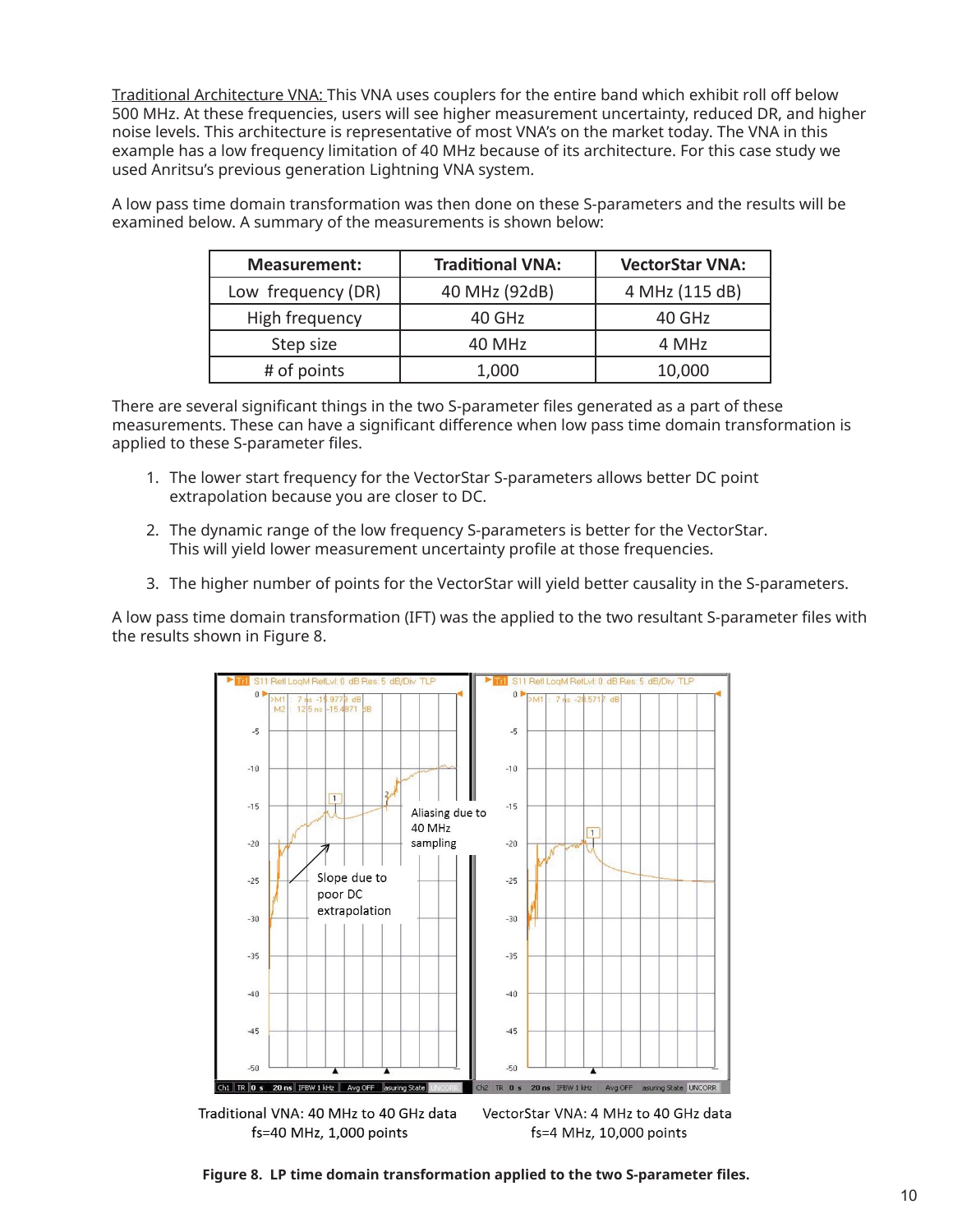One can clearly see the differences in the step responses of the two files. The traditional VNA response shows a slope due to a poor DC point extrapolation. The effect of aliasing is observed as well (the step response repeats) because of the larger step size. None of these artifacts are present in the step response from the VectorStar S-parameters.

Finally, an eye diagram simulation (another form of a time domain transformation) was generated from these S-parameter files with the results shown in Figure 9.



## **Figure 9. Eye Diagram Simulations compared with actual measurements.**

You can see that there are differences in these simulations with the VectorStar simulation more closely matching the actual measurement.

#### **Summary:**

This paper described the difference in how VNA's and time domain based instruments generate S-parameters. There was an examination of VNA time domain transformations and how they are affected by VNA bandwidth, frequency step size and low frequency S-parameter quality. S-parameter quality metrics were also described, including indications of measurement issues. There was discussion on channel characterization and measurement frequencies as it applies to bit rates and encoding. VNA de-embedding and network extraction tools were also touched on as a way to simplify measurements. The net result is verification that VNAs are an excellent tool in signal integrity applications.

There is recommended additional reading in the references shown below.

- 1. Anritsu Application Note 11410-00722 "Time Domain Measurements Using Vector Network Analyzers"
- 2. Anritsu White Paper 11410-0666 "Higher Data Rates Require New De-embedding Techniques"
- 3. Anritsu Application Note 11410-00817 "Creating Eye Diagrams using VectorStar SnP files and AWR Microwave Off ice®"
- 4. Anritsu Application Note11410-00534 "Multiport Vector Network Analyzer Measurements"
- 5. Anritsu Application Note 11410-00794 "True Mode Stimulus Measurements"
- 6. Anritsu Application Brief 11410-00654 "Signal Integrity Measurement Challenges"
- 7. Anritsu White Paper 11410-0658 "Overcoming High-speed Interconnect Challenges"
- 8. Anritsu White Paper 11410-0659 "Superposition vs. True Balanced: What's Required for Your Signal Integrity Application"
- 9. Anritsu White Paper 11410-0728 "True Mode Stimulus and Stability"